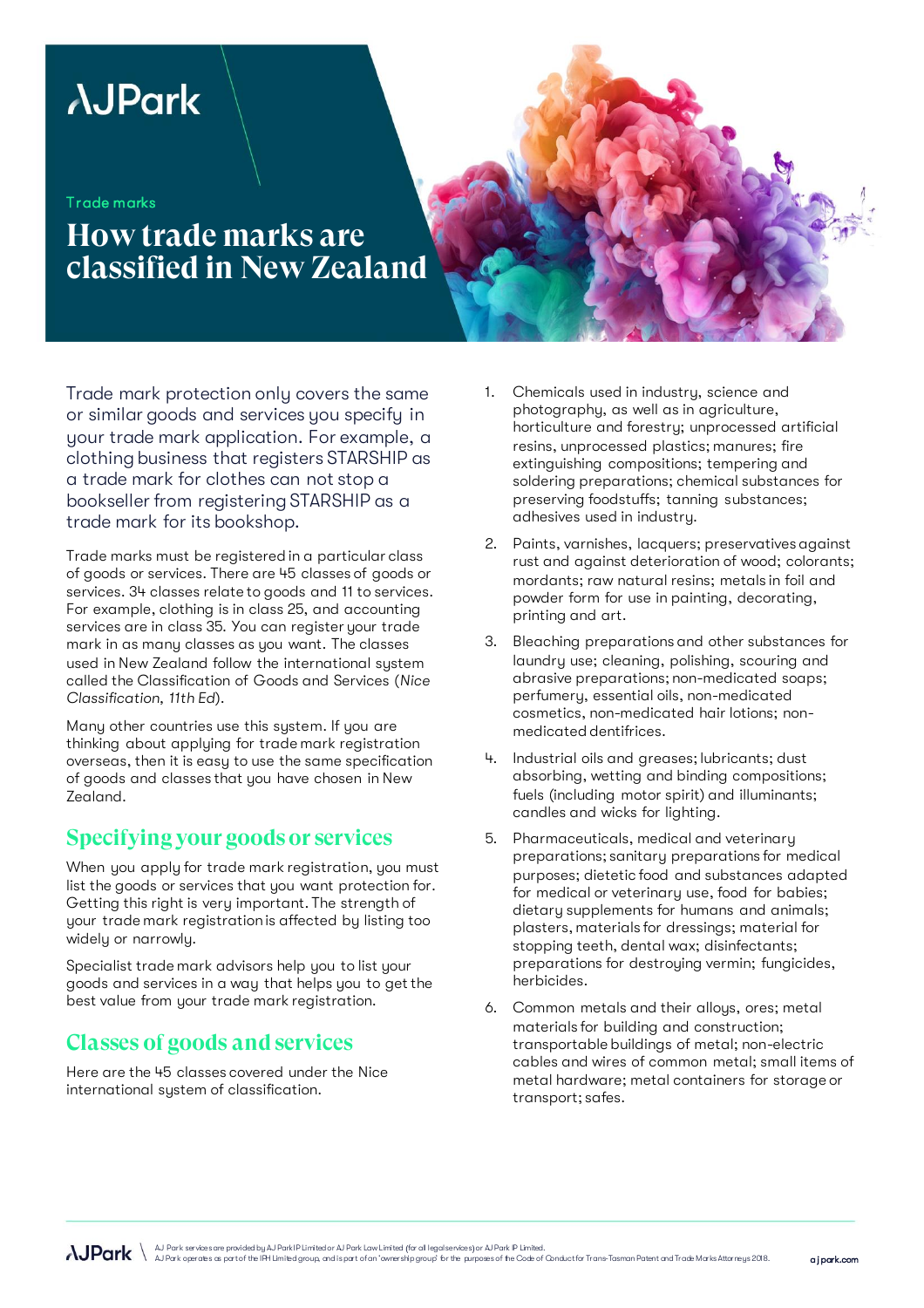- 7. Machines and machine tools; motors and engines (except for land vehicles); machine coupling and transmission components (except for land vehicles); agricultural implements other than hand-operated; incubators for eggs; automatic vending machines.
- 8. Hand tools and implements (hand-operated); cutlery; side arms; razors.
- 9. Scientific, nautical, surveying, photographic, cinematographic, optical, weighing, measuring, signalling, checking (supervision), life-saving and teaching apparatus and instruments; apparatus and instruments for conducting, switching, transforming, accumulating, regulating or controlling electricity; apparatus for recording, transmission or reproduction of sound or images; magnetic data carriers, recording discs; compact discs, DVDs and other digital recording media; mechanisms for coin-operated apparatus; cash registers, calculating machines, data processing equipment, computers; computer software; fireextinguishing apparatus.
- 10. Surgical, medical, dental and veterinary apparatus and instruments; artificial limbs, eyes and teeth; orthopaedic articles; suture materials; therapeutic and assistive devices adapted for the disabled; massage apparatus; apparatus, devices and articles for nursing infants; sexual activity apparatus, devices and articles.
- 11. Apparatus for lighting, heating, steam generating, cooking, refrigerating, drying, ventilating, water supply and sanitary purposes.
- 12. Vehicles; apparatus for locomotion by land, air or water.
- 13. Firearms; ammunition and projectiles; explosives; fireworks.
- 14. Precious metals and their alloys; jewellery, precious and semi-precious stones; horological and chronometric instruments.
- 15. Musical instruments.
- 16. Paper and cardboard; printed matter; bookbinding material; photographs; stationery and office requisites, except furniture; adhesives for stationery or household purposes; artists' and drawing materials; paintbrushes; instructional and teaching materials; plastic sheets, films and bags for wrapping and packaging; printers' type, printing blocks.
- 17. Unprocessed and semi-processed rubber, guttapercha, gum, asbestos, mica and substitutes for all these materials; plastics and resins in extruded form for use in manufacture; packing, stopping and insulating materials; flexible pipes, tubes and hoses, not of metal.
- 18. Leather and imitations of leather; animal skins and hides; luggage and carrying bags; umbrellas and parasols; walking sticks; whips, harness and saddlery; collars, leashes and clothing for animals.
- 19. Building materials (non-metallic); non-metallic rigid pipes for building; asphalt, pitch and bitumen; non-metallic transportable buildings; monuments, not of metal.
- 20. Furniture, mirrors, picture frames; containers, not of metal, for storage or transport; unworked or semi-worked bone, horn, whalebone or motherof-pearl; shells; meerschaum; yellow amber.
- 21. Household or kitchen utensils and containers; combs and sponges; brushes, except paintbrushes; brush-making materials; articles for cleaning purposes; unworked or semi-worked glass, except building glass; glassware, porcelain and earthenware.
- 22. Ropes and string; nets; tents and tarpaulins; awnings of textile or synthetic materials; sails; sacks for the transport and storage of materials in bulk; padding, cushioning and stuffing materials, except of paper, cardboard, rubber or plastics; raw fibrous textile materials and substitutes therefor.
- 23. Yarns and threads, for textile use.
- 24. Textiles and substitutes for textiles; household linen; curtains of textile or plastic.
- 25. Clothing, footwear, headgear.
- 26. Lace and embroidery, ribbons and braid; buttons, hooks and eyes, pins and needles; artificial flowers; hair decorations; false hair.
- 27. Carpets, rugs, mats and matting, linoleum and other materials for covering existing floors; wall hangings (non-textile).
- 28. Games, toys and playthings; video game apparatus; gymnastic and sporting articles; decorations for Christmas trees.